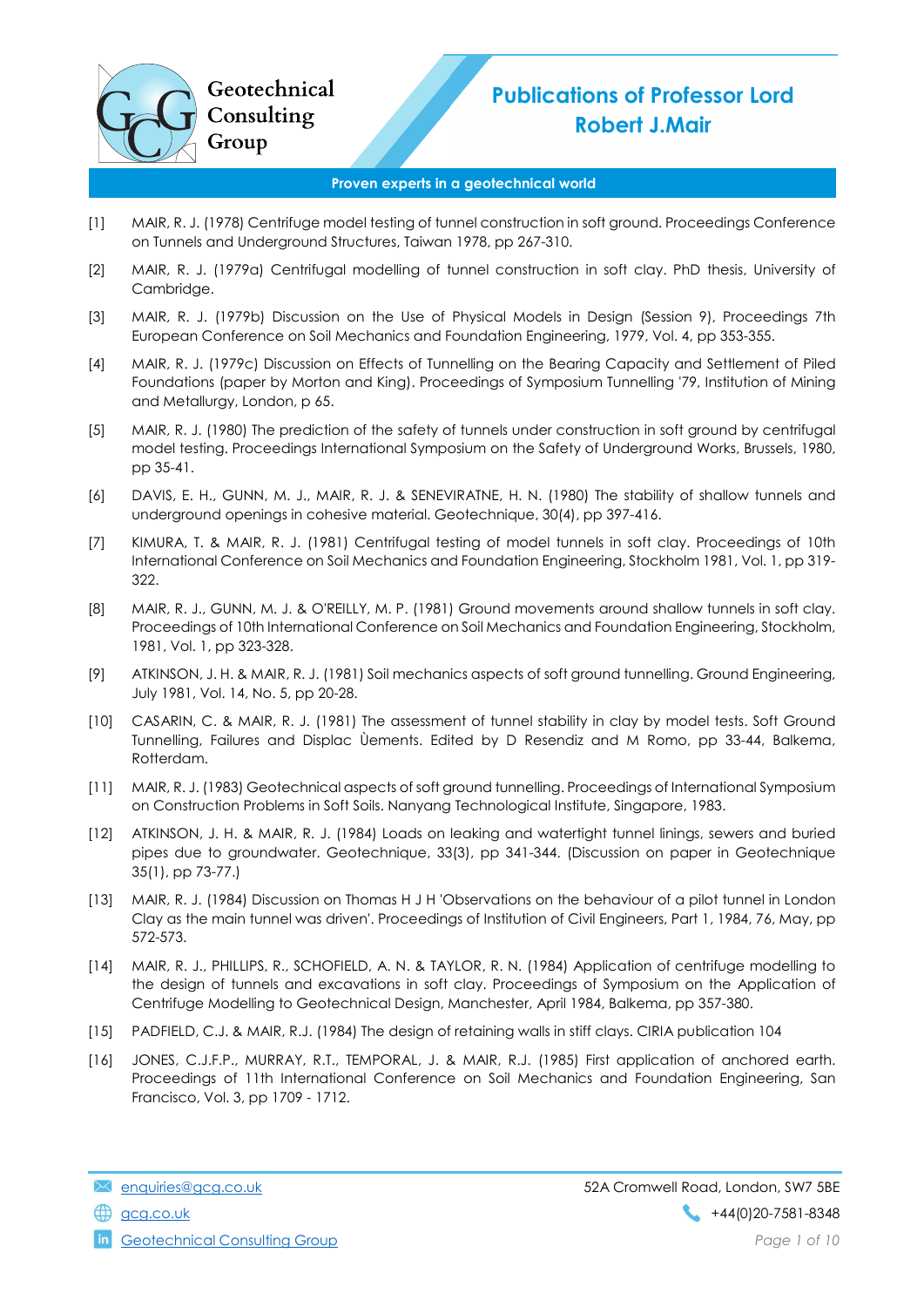- [17] MAIR, R.J. & SYMONS, I.F. (1985) Summary of Session IC: Decision theory and probability, factors of safety and risk analysis. Proceedings of 11th International Conference on Soil Mechanics and Foundation Engineering, San Francisco, Vol. 5, pp 2641 - 2646.
- [18] MAIR, R.J. & WOOD, D.M. (1987) Pressuremeter testing: methods and interpretation. Butterworths, 160 pages (CIRIA Ground Engineering Report published as a book).
- [19] MAIR, R. J. (1988) Discussion on tunnel face pressures in soft clay. Proceedings of 8th Asian Regional Conference on Soil Mechanics and Foundation Engineering, Vol. 2, pp.290.
- [20] MAIR, R. J., TAYLOR, R. N., HIGGINS, K. G. & POTTS, D. M. (1988) Preliminary analysis of construction of the test drift in Boom clay at Mol using plasticity solutions and finite elements. Proceedings of CEC Technical Session, Brussels, 1988, Edited by B Come, CEC Directorate-General Science, Research and Development, Report EUR 12027 EN/FR, pp 127-139.
- [21] MAIR, R.J. (1988) A view of Japanese civil engineers overseas. Journal of the Japan Society of Civil Engineers, special volume 1988-1, pp 56-59.
- [22] BRACEGIRDLE, A., MAIR, R.J. & DAYNES, R.J. (1989) Construction problems associated with an excavation in chalk at Costessey, Norfolk. Proceedings of International Chalk Symposium, Brighton, Thomas Telford, London, 1989, pp 169 - 175.
- [23] MAIR, R. J. (1989) Introduction and summary of Session 9: selection of design parameters for underground construction. Proceedings of 12th Conference on Soil Mechanics and Foundation Engineering, Rio de Janeiro, Vol. 4, 2891-2893.
- [24] HAWKINS, P. G., MAIR, R.J., MATHISON, W.G. & MUIR WOOD, D.M. (1990) Pressuremeter measurement of total horizontal stress in stiff clay. Proceedings of 3rd International Symposium on Pressuremeters, Oxford, April 1990, 321-0, Thomas Telford, London.
- [25] MAIR, R. J. (1990) General Report, 3rd International Symposium on Pressuremeters, Oxford, April 1990, Ground Engineering, July/August 1990, Vol. 23, No. 6, 34-43.
- [26] MAIR, R. J. (1991) Discussion on Bica and Clayton 'limit equilibrium design methods for free embedded cantilever walls in granular materials'. Proceedings of Institution of Civil Engineers, Part 1, 1991, 90, Feb., 216-219.
- [27] O'REILLY, M. P., MAIR, R. J. & ALDERMAN, G. H. (1991) Long-term settlements over tunnels: an eleven-year study at Grimsby. Proceedings of Conference Tunnelling '91, London, Institution of Mining and Metallurgy, pp 55-64.
- [28] MAIR, R. J., HIGHT, D. W. & POTTS, D. M. (1992) Finite element analyses of settlements above a tunnel in soft ground. Transport and Road Research Laboratory, Contractor Report 265, 63pp.
- [29] MAIR, R. J., TAYLOR, R. N. & CLARKE, B. G. (1992) Repository tunnel construction in deep clay formations. Commission of the European Communities Report EUR 13964 EN, Luxembourg: Office for Official Publications of the European Communities.
- [30] NEERDAEL, B., DE BRUYN, D., MAIR, R. J. & TAYLOR, R. N. (1992) The HADES project at Mol: geomechanical behaviour of Boom Clay. Proceedings of CEC Workshop, Braunschweig, Germany, 1991, edited by B. Haijtink, Commission of the European Communities Report EUR 13985 EN, Luxembourg: Office for Official Publications of the European Communities.
- [31] MAIR, R. J. (1993a) Developments in geotechnical engineering research: application to tunnels and deep excavations. Unwin Memorial Lecture 1992, Proceedings of Institution of Civil Engineers, Civil Engineering, 93, Feb, 27-41.
- [32] MAIR, R. J. (1993b) In-situ embedded walls: Proceedings of Conference on Retaining Structures, Cambridge, July 1992, 314-322, London: Thomas Telford.
- [33] MAIR, R. J. & TAYLOR, R. N. (1993) Predictions of clay behaviour around tunnels using plasticity solutions. Predictive Soil Mechanics, Oxford, 1992. 449-463, London: Thomas Telford.
- [34] MAIR, R. J., TAYLOR, R. N. & BRACEGIRDLE, A. (1993) Sub-surface settlement profiles above tunnels in clays. Geotechnique, 43(2), 315-320.
- [35] MAIR, R. J. & HIGHT, D. W. (1994) Compensation grouting. World Tunnelling, November 1994, 361-367.

**in** Geotechnical Consulting Group **Page 2 of 10** and  $P$  and  $P$  and  $P$  and  $P$  and  $P$  and  $P$  and  $P$  and  $P$  and  $P$  and  $P$  and  $P$  and  $P$  and  $P$  and  $P$  and  $P$  and  $P$  and  $P$  and  $P$  and  $P$  and  $P$  and  $P$  and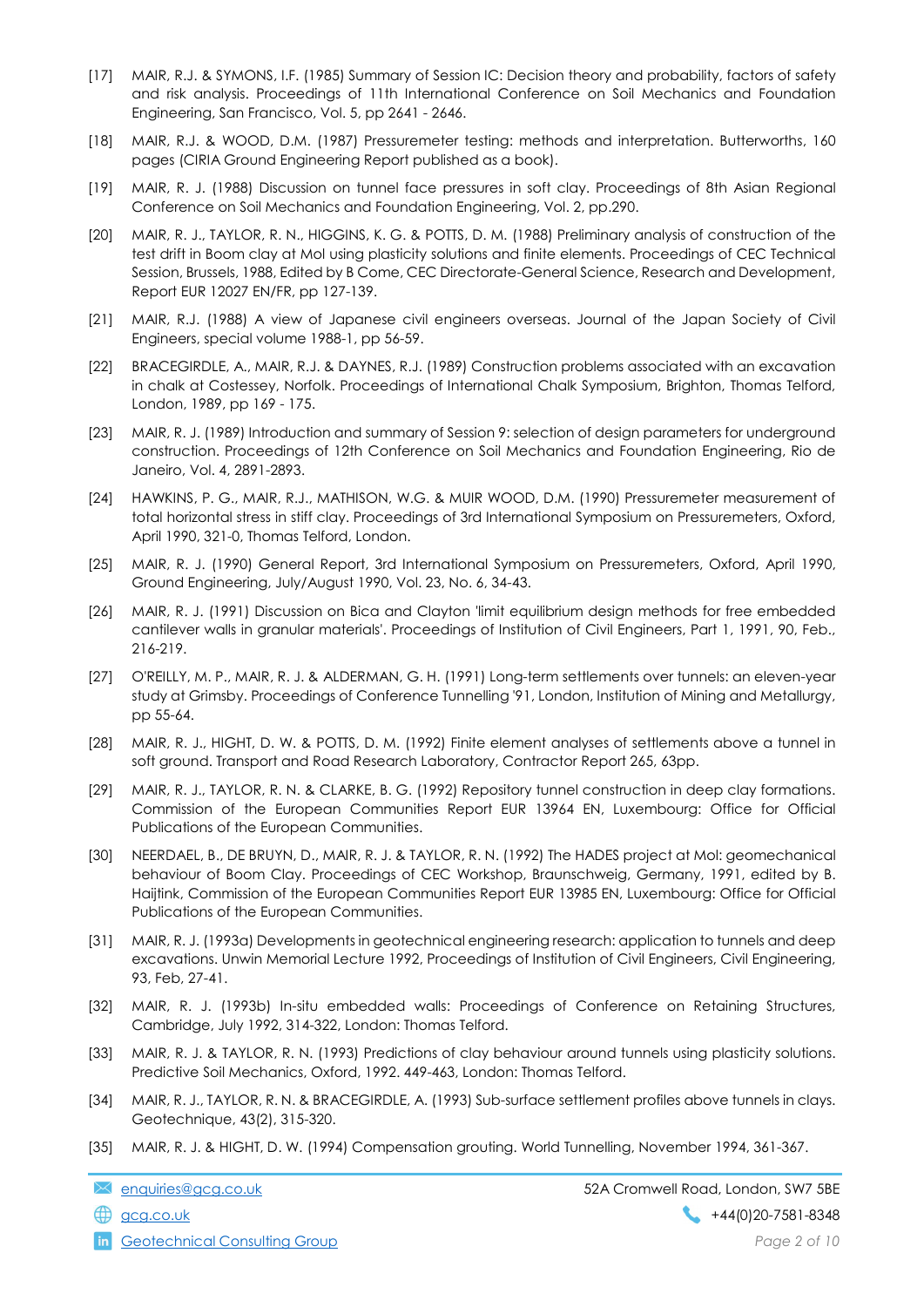- [36] MAIR, R. J. (1994) Report on Session 4: Displacement. Proceedings of Conference on Grouting, Institution of Civil Engineers, London, November 1992, 375-384, Thomas Telford.
- [37] MAIR, R. J., HARRIS, D. I., LOVE, J. P., BLAKEY, D. & KETTLE, C. (1994) Compensation grouting to limit settlements during tunnelling at Waterloo Station. Proceedings of Conference Tunnelling '94, London, Institution of Mining and Metallurgy, pp. 279-300, Chapman and Hall.
- [38] HARRIS, D. I., MAIR, R. J., LOVE, J. P., TAYLOR, R. N. & HENDERSON, T. O. (1994) Observations of ground and structure movements for compensation grouting during tunnel construction at Waterloo Station. Geotechnique, 44(4), 691-713.
- [39] MAIR, R. J. (1995) Geotechnical aspects of tunnelling in Soft Ground, General Report, Proceedings of International Symposium on Underground Construction in Soft Ground, New Delhi, January 1994, Balkema, Rotterdam,13-22.
- [40] MARSHALL, M., MILLIGAN, G. W. E. & MAIR, R. J. (1996) Construction of a pipe jack in London Clay a case study. Geotechnical Aspects of Underground Construction in Soft Ground (eds R.J.Mair and R.N.Taylor), Balkema, Rotterdam, 719-724.
- [41] BURLAND, J. B., STANDING, J. R., MAIR, R. J., JARDINE, F. M., & LINNEY, L. F. (1996) A collaborative research programme on subsidence damage to buildings: prediction, protection and repair. Geotechnical Aspects of Underground Construction in Soft Ground (eds R.J.Mair and R.N.Taylor), Balkema, Rotterdam, 773-778.
- [42] MAIR, R. J., TAYLOR, R. N. & BURLAND, J. B. (1996) Prediction of ground movements and assessment of risk of building damage due to bored tunnelling. Geotechnical Aspects of Underground Construction in Soft Ground (eds R.J.Mair and R.N.Taylor), Balkema, Rotterdam, 713-718.
- [43] BRACEGIRDLE, A., MAIR, R. J., NYREN, R. J. & TAYLOR, R. N. (1996) Criteria for the estimation of damage to services caused by ground movements arising from tunnelling. Geotechnical Aspects of Underground Construction in Soft Ground (eds R.J.Mair and R.N.Taylor), Balkema, Rotterdam, 653-658.
- [44] KOVACEVIC, N., EDMONDS, H. E., MAIR, R. J., HIGGINS, K. G. & POTTS, D. M. (1996) Numerical modelling of the NATM and compensation grouting trial at Redcross Way. Geotechnical Aspects of Underground Construction in Soft Ground (eds R.J.Mair and R.N.Taylor), Balkema, Rotterdam, 553- 559.
- [45] HIGGINS, K. G., POTTS, D. M. & MAIR, R. J. (1996) Numerical modelling of the influence of a deep excavation and bored tunnels on the Palace of Westminster clock tower. Geotechnical Aspects of Underground Construction in Soft Ground (eds R.J.Mair and R.N.Taylor), Balkema, Rotterdam, 525-530.
- [46] MAIR, R. J. (1996) General report on settlement effects of bored tunnels. Geotechnical Aspects of Underground Construction in Soft Ground (eds R.J.Mair and R.N.Taylor), Balkema, Rotterdam, 43-53.
- [47] MAIR, R. J. & TAYLOR R. N. (1997) Bored tunnelling in the urban environment. State-of-the-art Report and Theme Lecture, Proceedings of 14th International Conference on Soil Mechanics and Foundation Engineering, Hamburg, Balkema, Vol.4., 2353-2385.
- [48] MAIR, R. J., CHUDLEIGH, I. L. J. & TEDD, P. (1997) Geotechnical Aspects of the Reconstruction of London Underground's Angel Station. In book "Recommendations of the ERTC 9 – Bored Tunnels". Ernst and Sohn, Berlin, ISBN 3-433-01320-9, pp106-117.
- [49] MAIR, R. J. (1998a) Recent experiences of tunnelling and deep excavations in London. Invited State-ofthe-Art paper, Proc. 4th Int. Conf. on case Histories in Geotechnical Engineering, St Louis, Missouri, March 1998.
- [50] MAIR, R. J. (1998b) Geotechnical aspects of tunnel design criteria. Theme Conference Lecture, Proceedings of International Tunnelling Association Conference "Tunnels and Metropolises" Sao Paulo, Brazil, Vol.1, pp 183-199, Balkema.
- [51] HIGGINS, K. G., FERNIE, R., POTTS, D. M., HOUSTON, C., MAIR, R. J. & ST JOHN, H. D. (1998) The benefits of using advanced numerical methods throughout the design and construction of a road scheme. Proceedings of the AGS Seminar "The value of Geotechnics in Construction", The Institution of Civil Engineers, London, 4th November 1998, CRC. Pp 101-104.

**in** Geotechnical Consulting Group **Page 3 of 10** and  $P$  and  $P$  and  $P$  and  $P$  and  $P$  and  $P$  and  $P$  and  $P$  and  $P$  and  $P$  and  $P$  and  $P$  and  $P$  and  $P$  and  $P$  and  $P$  and  $P$  and  $P$  and  $P$  and  $P$  and  $P$  and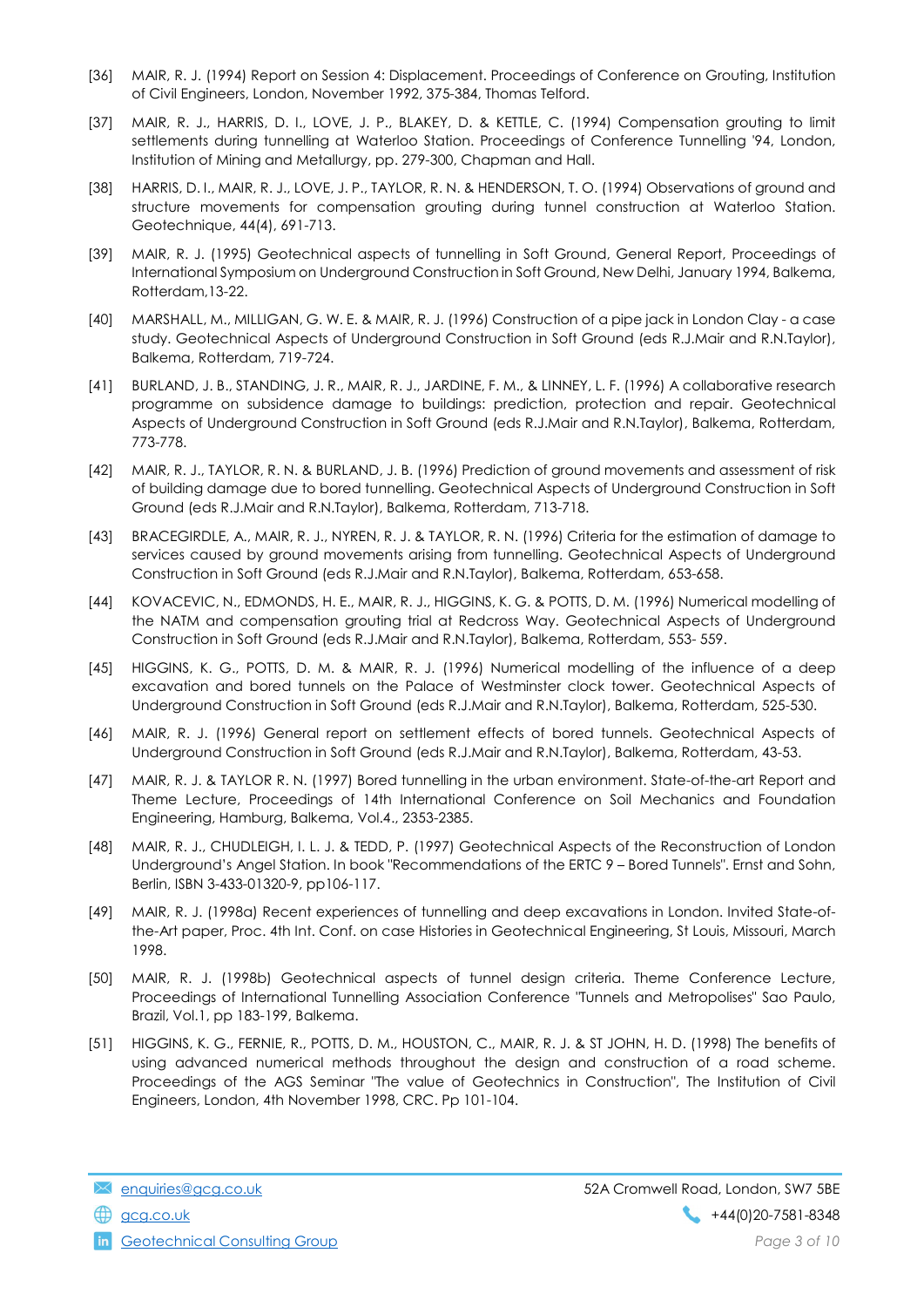- [52] SUGIYAMA, T., HAGIWARA, T., NOMOTO, T. NOMOTO, M., ANO, Y., MAIR, R. J., BOLTON, M. D. & SOGA, K. (1999) Observations of ground movements during tunnel construction by slurry shield method at the Docklands Light Railway Lewisham Extension – East London. Soils and Foundations, 39(3), 99-112, June 1999.
- [53] GOURVENEC, S. M., BOLTON, M. D., SOGA, K., GUI, M. W., MAIR R. J., EDMONDS, H. E., CHUDLEIGH, I. L. J. & BUTLER, A. P. (1999) Field investigations of long term ground loading around an old tunnel in London Clay. Proc. IS Tokyo 99 – Geotechnical Aspects of Underground Construction in Soft Ground.
- [54] HARRIS, D. I., MAIR, R. J., BURLAND, J. B. & STANDING, J. (1999) Compensation grouting to control tilt of Big Ben Clock Tower. Proc. IS Tokyo 99 – Geotechnical Aspects of Underground Construction in Soft Ground
- [55] LEE, S. W., DASARI, G. R., MAIR, R. J., BOLTON, M. D., SOGA, K., SUGIYAMA, T., ANO, Y., HAGIWARA, T. & NOMOTO, M. (1999) The effects of compensation grouting on segmental tunnel linings. Proc. IS Tokyo 99 – Geotechnical Aspects of Underground Construction in Soft Ground, Tokyo, July 1999.
- [56] SUGIYAMA, T., NOMOTO, T., NOMOTO, N., ANO, Y., HAGIWARA, T., MAIR, R. J., BOLTON, M. D. & SOGA, K. (1999) Application of compensation grouting to the Docklands Light Railway Lewisham Extension project in London. Proc. IS Tokyo 99 – Geotechnical Aspects of Underground Construction in Soft Ground.
- [57] SAMUEL, H., MAIR, R. J., LU, Y. C., CHUDLEIGH, I. L. J., ADDENBROOKE, T. I. & READINGS, P. (1999) The effects of boring a new tunnel under an existing masonry tunnel. Proc. IS Tokyo 99 – Geotechnical Aspects of Underground Construction in Soft Ground.
- [58] MAIR, R. J. (1999) Design and construction of tunnels in soft ground. Proceedings of the XIIth European Conference on Soil Mechanics and Geotechnical Engineering, Amsterdam, June 1999, Volume 3, 1915- 1921.
- [59] LEE, S. W., BOLTON, M. D., MAIR, R. J., SOGA, K., DASARI, G. R. & HAGIWARA, T. (2000) Modelling of injection in sand. International Conference on Tunnels and Underground Structures, Singapore, November 2000.
- [60] LEE, S. W., BOLTON, M. D., DASARI, G. R., MAIR, R. J., SOGA, K., SUGIYAMA, T., ANO, Y., HAGIWARA, T. & NOMOTO, M. (2000) Centrifuge modelling of compensation grouting in dense dry sand. GeoEng200, Melbourne, November, 2000.
- [61] LEE, S. W., BOLTON, M. D., MAIR, R. J., SOGA, K., DASARI, G. R. & HAGIWARA, T. (2000) The influence of injection sequence in compensation grouting. 53rd Canadian Geotechnical Conference, Montreal, October, 2000.
- [62] LEE, S. W., BOLTON, M. D., MAIR, R. J., SOGA, K., DASARI, G. R., SUGIYAMA, T., ANO, Y., HAGIWARA, T. & NOMOTO, M. (2000) The twin tunnel construction at Docklands Light Railway Lewisham Extension, London. International Conference on Advances on Strategic technologies, UKM, Malaysia, August, 2000.
- [63] RATNAM, S., SOGA, K., MAIR, R. J. & BIDWELL, T. (2000) A novel in situ permeability measurement technique using the Cambridge self-boring pressuremeter. Proceedings GeoEng 2000, International Conference on Geotechnical and Geological Engineering, Melbourne, Australia. Volume 1.
- [64] MAIR, R. J. (2001). Tunnelling in soft ground in urban areas. Vienna Terzaghi Lecture, February 2001. Proceedings "3. Osterreichische Geotechniktagung" im Hause des Osterreichischen Ingenieur - und Architekten – Vereins, Vienna.
- [65] MAIR, R. J. & JARDINE, F. M. (2001) Tunnelling methods. Building Response to tunnelling Case studies from construction of the Jubilee Line Extension, London. Vol. 1: Projects and Methods, Burland J B, Standing J R, and Jardine F M, (eds) CIRIA SP200, pp 127-134 (CIRIA and Thomas Telford, 2001). ISBN 0 7277 30177.
- [66] MAIR, R. J. & TAYLOR, R. N. (2001) Settlement predictions for Neptune, Murdoch and Clegg Houses and adjacent masonry walls. Building Response to tunnelling - Case studies from construction of the Jubilee Line Extension, London. Vol. 1: Projects and Methods, Burland J B, Standing J R, and Jardine F M, (eds) CIRIA SP200, pp 217-228 (CIRIA and Thomas Telford, 2001). ISBN 0 7277 30177.
- [67] MAIR, R. J. & TAYLOR, R. N. (2001) Elizabeth House: settlement predictions. Building Response to tunnelling - Case studies from construction of the Jubilee Line Extension, London. Vol. 1: Projects and Methods, Burland J B, Standing J R, and Jardine F M, (eds) CIRIA SP200, pp 195-215 (CIRIA and Thomas Telford, 2001). ISBN 0 7277 30177.

Geotechnical Consulting Group **Consulting Group Consulting Group** Page 4 of 10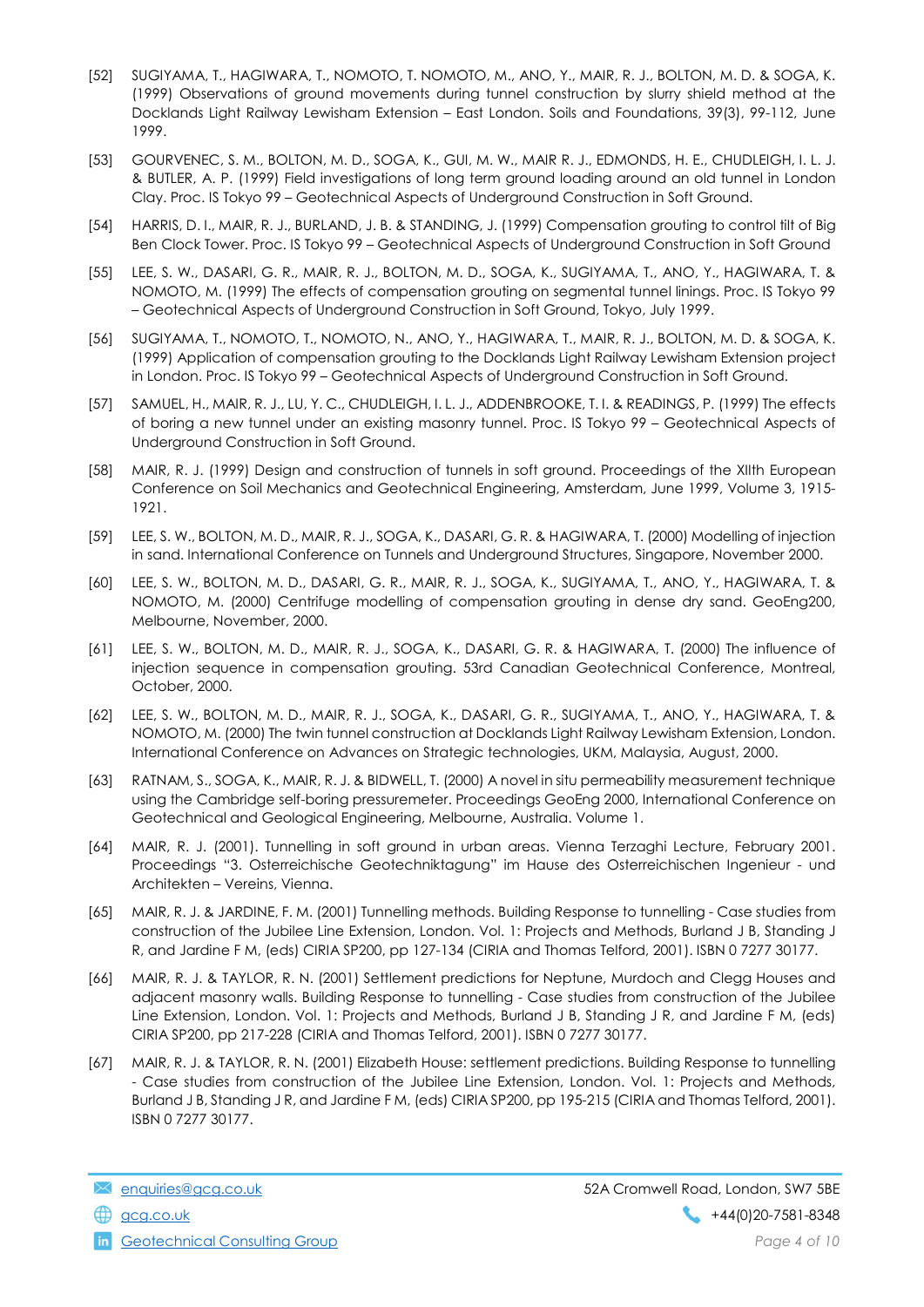- [68] JACOBSZ, S. W., STANDING, J. R., MAIR, R. J., SOGA, K., HAGIWARA, T. & SUGIYAMA, T. (2001) The effects of tunneling near single driven piles in dry sand. Proceedings of the Regional Conference on Geotechnical Aspects of Underground Construction in Soft Ground, Shanghai, pp. 29-35l.
- [69] MENKITI, C. O., MAIR, R. J. & MILES, R. (2001) Tunnelling in complex ground conditions in Bolu, Turkey. Underground Construction 2001, pp 546-558, IMM ISBN 0 7079 70334.
- [70] O'ROURKE, T. D., GOH, S. H., MENKITI, C. O. & MAIR, R. J. (2001) Highway tunnel performance during the 1999 Duzce earthquake. Proceedings, 15th International Conference on Soil Mechanics and Geotechnical Engineering, Vol. 2, pp 1365-1368, Balkema.
- [71] LEE, S. W., BOLTON, M. D., MAIR, R. J., HAGIWARA, T., SOGA, K. & DASARI, G. R. (2001) Centrifuge modelling of injections near tunnel linings. International Journal of Physical Modelling in Geotechnics, 1, No.1, 9-24.
- [72] LEE, S. W., BOLTON, M. D., MAIR, R. J., SOGA, K., DASARI, G. R. & HAGIWARA, T. (2001) Soil Models and stress paths on injection in sand. Regional Conference on Geotechnical Aspects of Underground Construction in Soft Ground, Shanghai, April, 626-631.
- [73] LEE, S. W., BOLTON, M. D., DASARI, G. R., MAIR, R. J., SOGA, K. & HAGIWARA, T. (2001) Centrifuge and numerical simulation of compensation grouting near tunnel linings. 15th International Conference on Soil Mechanics and Geotechnical Engineering, Istanbul, August 2001.
- [74] MERRITT, A. S. & MAIR, R. J. (2001) Investigations of lubrication and soil conditioning for tunnelling and pipe jacking in clay soils. Underground Construction 2001, pp 117-127, IMM, ISBN, 0 7079 70334.
- [75] RATNAM, S., SOGA, K., MAIR, R. J., WHITTLE, R. & TEDD, P. (2001) An in-situ permeability measurement technique for cut-off walls using the Cambridge self-boring pressuremeter. Proceedings, 15th International Conference on Soil Mechanics and Geotechnical Engineering, Istanbul, Turkey, 1, pp 491-494.
- [76] RATNAM, S., SOGA, K., MAIR, R. J., WHITTLE, R. W. & TEDD, P. (2001) Permeability measurement using the self-boring pressuremeter. Proceedings, In-Situ 2001 Conference, International Conference on in Situ Measurement of Soil Properties and Case Histories, Bali, Indonesia, pp 667-671.
- [77] RATNAM, S., SOGA, K., MAIR, R. J. & WHITTLE, R.W. (2002) Self-boring pressuremeter permeameter measurements in Bothkennar clay. Geotechnique, 52(1), pp. 55-60.
- [78] LEE, S. W., BOLTON, M. D., MAIR, R. J., SOGA, K. & HAGIWARA, T. (2002) Modelling of sequential injections near tunnel lining, Soils and Foundations, 42(6), pp. 9-22.
- [79] LEE, S. W., BOLTON, M. D., MAIR, R. J., SOGA, K., HAGIWARA, T. & DASARI, G. R. (2002) Asymmetrical injections near tunnel linings. International Journal of Physical Modelling in Geotechnics, 2(4), pp. 27-38.
- [80] SELEMETAS, D., STANDING, J. R., MAIR, R. J., SHARROCKS, D. M., PARKER, F. & ALLEN, R. (2002) The response of a piled structure to tunnelling and jacking. Proc. 3rd International Symposium on Geotechnical Aspects of Underground Construction in Soft Ground, Toulouse, France, October 2002.
- [81] DIMMOCK, P. S., MAIR, R. J. & STANDING, J. R. (2002) Ground movements caused by tunnelling with an earth pressure balance machine: a greenfield case study at Southwark Park, London. Proc. 3rd International Symposium on Geotechnical Aspects of Underground Construction in Soft Ground, Toulouse, France, October 2002.
- [82] CHOY, C. K., STANDING, J. R. & MAIR, R. J. (2002) The installation effects of a diaphragm wall on an adjacent piled foundation. Proc. 3rd International Symposium on Geotechnical Aspects of Underground Construction in Soft Ground, Toulouse, France, October 2002.
- [83] JACOBSZ, S. W., STANDING, J. R., MAIR, R. J., HAGIWARA, T. & SUGIYAMA, T. (2002) Centrifuge modelling of tunnelling near driven piles. Proc. 3rd International Symposium on Geotechnical Aspects of Underground Construction in Soft Ground, Toulouse, France, October 2002.
- [84] MAIR, R. J. (2002) Aspectos geotecnicos de los criterios de diseno de tuneles excavados en terrenos blandos. (in Spanish: Geotechnical aspects of design criteria for bored tunnelling in soft ground). Chapter 5 in book Ingeniera Del Terreno (Ground Engineering), pp 133-167, published by Graficas Arias Montana, Madrid, ISBN 84-931292-9-1.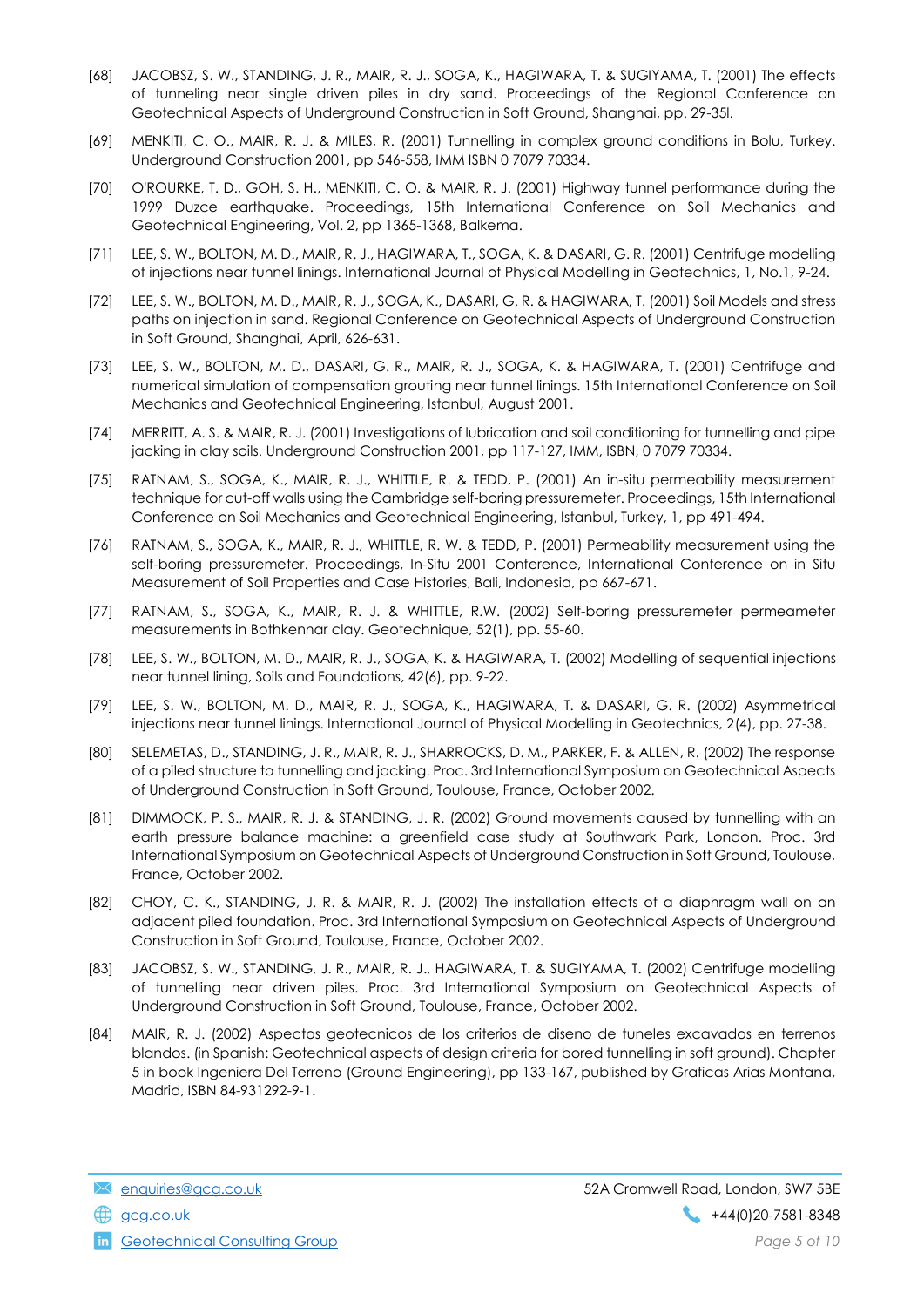- [85] MAIR, R. J. (2003) Research on tunnelling-induced ground movements and their effects on buildingslessons from the Jubilee Line Extension. Keynote Lecture, Proceedings of International Conference on Response of Buildings to Excavation-induced Ground Movements, held at Imperial College, London, UK, July 2001, pp 3-26, Jardine F M (ed), CIRIA Special Publication 199, RP620, ISBN 0 86017 810 2.
- [86] MAIR, R. J., MERRITT, A. S., BORGHI, F. X., YAMAZAKI, H. & MINAMI, T. (2003) Soil conditioning for clay soils. Tunnels and Tunnelling International, April 2003, pp 29-32
- [87] MERRITT, A. S., BORGHI, F. X. & MAIR, R. J. (2003) Conditioning of clay soils for earth pressure balance tunnelling machines. Proc. Underground Construction, London Dockland, UK: 455 466.
- [88] JACOBSZ, S. W., STANDING, J. R., MAIR, R. J., SOGA, K., HAGIWARA, T. & SUGIYAMA, T. (2003) Tunnelling effects on driven piles. Proceedings of International Conference on Response of Buildings to Excavationinduced Ground Movements, held at Imperial College, London, UK, July 2001, pp 337-348, Jardine F M (ed), CIRIA Special Publication 199, RP620, ISBN 0 86017 810 2.
- [89] GUMBEL, J., SPASOJEVIC, A. & MAIR, R. J. (2003) Centrifuge modelling of soil load transfer to flexible sewers. Proceedings of ASCE International Conference on Pipeline Engineering and Construction, July 2003, Baltimore, Maryland.
- [90] BARLA, M., BORGHI, X., MAIR, R. J. & SOGA, K. (2003) Numerical modelling of pipe-soil stresses during pipejacking in clays, European Conference on Soil Mechanics and Geotechnical Engineering, Prague, Vol. 2, pp. 453-458.
- [91] BURLAND, J. B., MAIR R. J. & STANDING J. R. (2004) Ground performance and building response due to tunnelling. In Advances in Geotechnical Engineering, eds R.J.Jardine, D.M.Potts and K.G.Higgins, Inst
- [92] WONGSAROJ, J., SOGA, K., YIMSIRI, S. & MAIR, R. J. (2004) Stiffness anisotropy of London clay and its modelling: laboratory and field. In Advances in Geotechnical Engineering, eds R.J.Jardine, D.M.Potts and K.G.Higgins, Institution of Civil Engineers, 2004, Vol.1, pp. 1205-1216, ISBN 0 7277 3264 .
- [93] JACOBSZ, S. W., STANDING, J. R., MAIR R. J., SOGA, K., HAGIWARA, T. & SUGIYAMA, T. (2004) Centrifuge modeling of tunnelling near driven piles. Soils and Foundations, 44(1), pp 51-58.
- [94] GOUVERNEC, S. M., MAIR, R. J., BOLTON, M. D. & SOGA, K. (2005) Ground conditions around an old tunnel in London Clay. Proceedings of the Institution of Civil Engineers, Geotechnical Engineering, Vol 158, January 2005, Issue GE1, pp 25-33.
- [95] VORSTER, T. E. B., KLAR, A., SOGA, K. & MAIR, R. J. (2005) Estimating the effects of tunneling on existing pipelines. ASCE Journal of Geotechnical and Geo-Environmental Engineering, November 2005, 131(11), pp 1399-1410.
- [96] KLAR, A., VORSTER, T. E. B., SOGA, K. & MAIR, R. J. (2005) Soil-Pipe-Tunnel Interaction: Comparison Between Winkler and Elastic Continuum Solutions. Géotechnique 55, No. 6, 461-466.
- [97] MAIR, R. J. (2005) TC28 Tunnelling: Reflections on Advances over 10 Years. Geotechnical Aspects of Underground Construction in Soft Ground - Bakker et al (eds) © 2006 Taylor & Francis Group, London, ISBN 0 415 39124 5, pp 3-11.
- [98] VORSTER, T. E. B., MAIR, R. J., SOGA, K. & KLAR, A. (2005) Centrifuge modelling of the effect of tunnelling on buried pipelines: mechanisms observed. Geotechnical Aspects of Underground Construction in Soft Ground - Bakker et al (eds) © 2006 Taylor & Francis Group, London, ISBN 0 415 39124 5, pp 327-333.
- [99] WONGSAROJ, J., BORGHI, F. X., SOGA, K., MAIR, R. J., SUGIYAMA, T., HAGIWARA, T. & BOWERS, K. J. (2005) Effect of TBM driving parameters on ground surface movements: Channel Tunnel Rail Link Contract 220. Geotechnical Aspects of Underground Construction in Soft Ground - Bakker et al (eds) © 2006 Taylor & Francis Group, London, ISBN 0 415 39124 5, pp 335-341.
- [100] SPASOJEVIC, A., MAIR, R. J. & GUMBEL, J. (2005) Centrifuge modelling of soil load transfers to flexible sewer liners. Geotechnical Aspects of Underground Construction in Soft Ground - Bakker et al (eds) © 2006 Taylor & Francis Group, London, ISBN 0 415 39124 5, pp 445-450.
- [101] SELEMETAS, D., STANDING, J. R. & MAIR, R. J. (2005) The response of full-scale piles to tunnelling. Geotechnical Aspects of Underground Construction in Soft Ground - Bakker et al (eds) © 2006 Taylor & Francis Group, London, ISBN 0 415 39124 5, pp 763-769.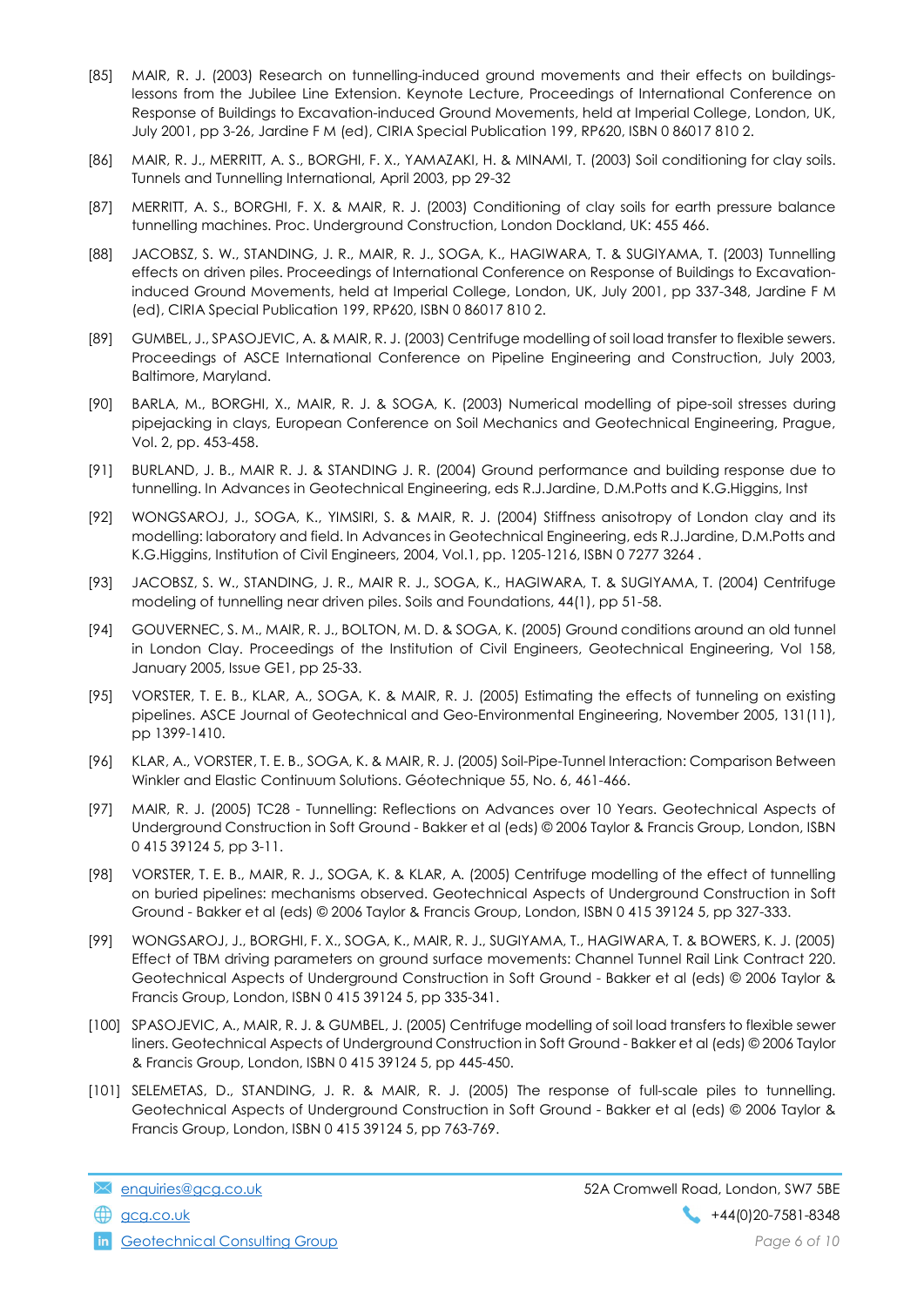- [102] CHOY, C. K., MAIR, R. J. & STANDING, J. R. (2005) The stability of piles adjacent to a slurry-supported trench. Geotechnical Aspects of Underground Construction in Soft Ground - Bakker et al (eds) © 2006 Taylor & Francis Group, London, ISBN 0 415 39124 5, pp 823-828.
- [103] KLAR, A., VORSTER, T. E. B., SOGA, K. & MAIR, R. J. (2005) Continuum solution of soil-pipe interaction including local failure. 11th International Conference of IACMAG: Prediction, Analysis and Design in Geomechanical Applications. Turin, Italy.
- [104] VORSTER, T. E. B., MAIR, R. J., SOGA, K., KLAR, A. & BENNETT, P. J. (2006) Using BOTDR fibre optic sensors to monitor pipeline behaviour during tunnelling. Third European Workshop on Structural Health Monitoring, July 2006, Granada.
- [105] VORSTER, T. E. B., SOGA, K., MAIR, R. J., BENNETT, P. J., KLAR, K. & CHOY, C. K. (2006) The use of fibre optic sensors to monitor pipeline behaviour. ASCE Geocongress 2006, Atlanta, Georgia, USA.
- [106] KLAR, A., BENNETT P. J., SOGA, K., MAIR, R. J., TESTER, P., FERNIE, R., ST JOHN, H. D. & TORP-PETERSEN, G. (2006) Distributed strain measurement for piled foundations. Proceedings of the Institution of Civil Engineers, Geotechnical Engineering 159, July 2006, Issue GE3, 135-144.
- [107] EL-SHAFIE, M. Z. E. B., CHOY, C. K. & MAIR, R. J. (2006) Finite element and centrifuge investigations of excavation-induced ground movements. Physical Modelling in Geotechnics - 6th ICPMG '06 - Ng, Zhang & Wang (eds) (2006 Taylor & Francis Group, London, ISBN 0-415-41586-1, pp. 1395 - 1400.
- [108] CHUNG, K. H., MAIR, R. J. & CHOY, C. K. (2006) Centrifuge modelling of pile-tunnel interaction. Physical Modelling in Geotechnics - 6th ICPMG '06 - Ng, Zhang & Wang (eds) 2006 Taylor & Francis Group, London, ISBN 0-415-41586-1, pp. 1151 - 1156.
- [109] BORGHI, F. X. & MAIR, R. J. (2006) Soil conditioning for EPB tunnelling machines in London ground conditions. Tunnels and Tunnelling International, September 2006, 18-20.
- [110] EL-SHAFIE, M., MAIR, R. J., SOGA, K. & CHOY, C. K. (2006) Excavation-induced ground movements behind a single-propped wall. Proceedings of 6th European Conference on Numerical Methods in Geotechnical Engineering, Graz, Austria - Schweiger (ed.) - © 2006 Taylor & Francis Group, London, ISBN 0-415-40822-9, pp. 375-381.
- [111] DIMMOCK, P. & MAIR, R. J. (2006a) Volume loss experienced on two open-face London Clay tunnels. Proceedings of the Institution of Civil Engineers, Geotechnical Engineering Vol 160 (1) pp 3-1.
- [112] DIMMOCK, P. & MAIR, R. J. (2006b) Estimating volume loss for open-face tunnels in London Clay. Proceedings of the Institution of Civil Engineers, Geotechnical Engineering, Vol 160 (1) pp 13-22.
- [113] MERRITT, A. S. & MAIR, R. J. (2006) Mechanics of tunnelling machine screw conveyors: model tests. Géotechnique, 56 (9), pp 605-615.
- [114] OSMAN, A. S., MAIR, R. J. & BOLTON, M. D. (2006) On the kinematics of 2D tunnel collapse in undrained clay. Geotechnique, 56(9), pp 585–595.
- [115] OSMAN, A. S., BOLTON, M. D. & MAIR, R. J. (2006) Predicting 2D ground movements around tunnels in undrained clay. Géotechnique, 56(9), pp 597-604.
- [116] WONGSAROJ, J., SOGA, K. & MAIR, R. J. (2006) Modelling of long-term ground response to tunnelling under St James's Park London. Géotechnique, 57 (1), pp75-90.
- [117] BENNETT, P. J., KLAR, A., VORSTER, T. E. B., CHOY, C. K., MOHAMED, H., SOGA, K., MAIR, R. J., TESTER, P. & FERNIE, R. (2006) Distributed optical fibre strain sensing in piles. Proc. Int. Conf. On Reuse of Foundations for Urban Sites, pp71-78, BRE press, ISBN 1-86081-938-9, 2006.
- [118] SPASOJEVIC, A. D., MAIR, R. J. & GUMBEL, J. E. (2007) Centrifuge modelling of the effects of soil loading on flexible sewer liners. Géotechnique, 57 (4), pp 331-341.
- [119] MOHAMED, H., BENNETT, P. J., SOGA, K., MAIR, R. J., LIM, C. S., KNIGHT-HASSELL, C. K. & OW, C. N. (2007) Monitoring tunnel deformation induced by close-proximity bored tunnelling using distributed optical fiber strain measurements. Proceedings of 7th International Symposium on Field Measurements in Geomechanics (FMGM 2007), ASCE, Boston.
- [120] CHOY, C. K., STANDING, J. R. & MAIR, R. J. (2007) Stability of a loaded pile adjacent to a slurry-supported trench. Géotechnique, 57(10), pp 807-819.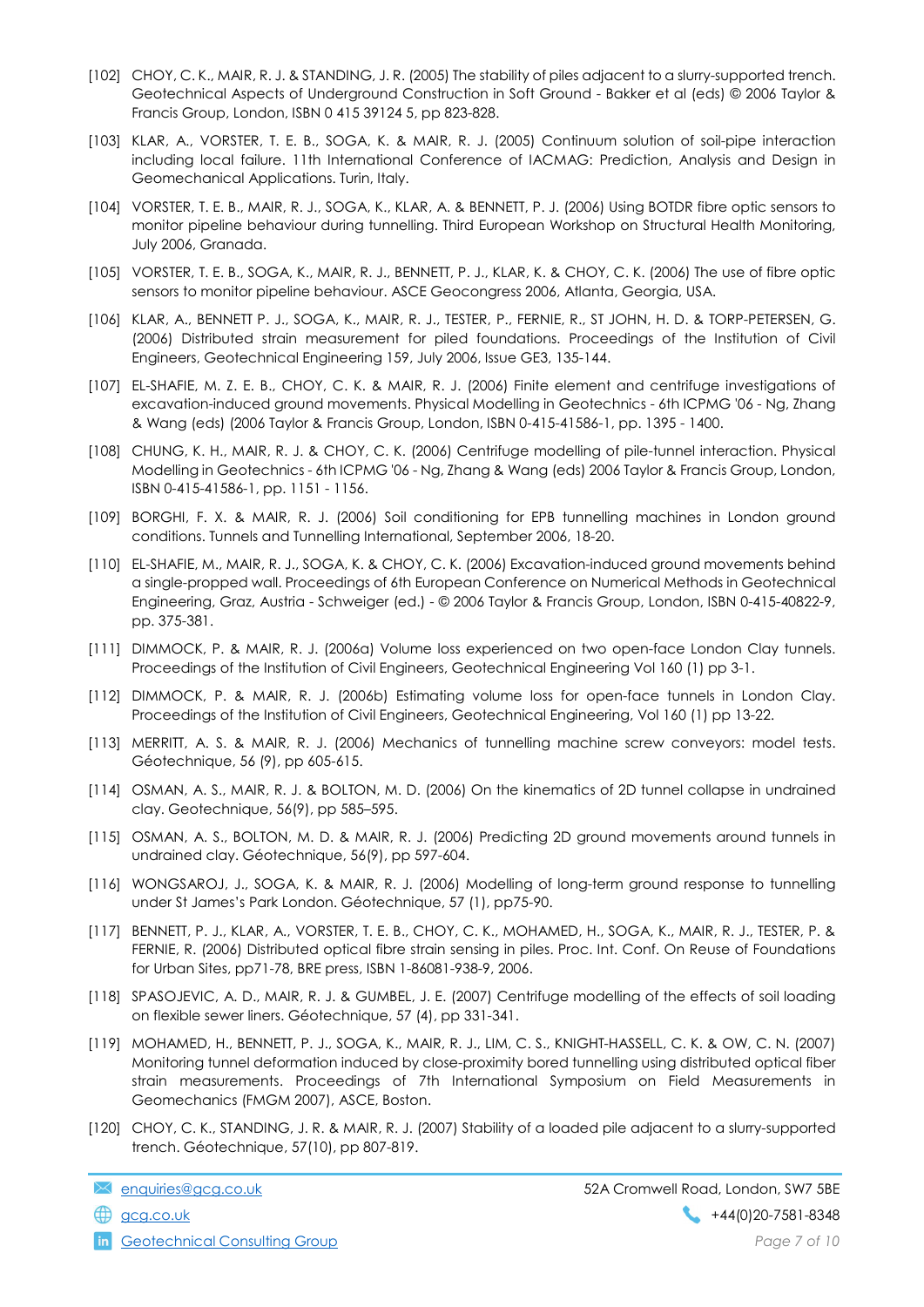- [121] OSMAN, A. S., BOLTON, M. D. & MAIR, R. J. (2007) Modelling ground displacements around tunnels in clay. Proc. 14th European Conference on Soil Mechanics and Geotechnical Engineering, Madrid, 2007, Vol.2, pp 1001-5.
- [122] MERRITT, A. S. & MAIR, R. J. (2008) Mechanics of tunnelling machine screw conveyors: a theoretical model. Géotechnique, 58(2), pp 79-94.
- [123] KLAR, A., MARSHALL, A. M., SOGA, K. & MAIR, R. J. (2008) Tunnelling effects on jointed pipelines. Canadian Geotechnical Journal 45(1): 131–139.
- [124] DIMMOCK, P. S. & MAIR, R. J. (2008) Effect of building stiffness on tunnelling-induced ground movement. Tunnelling and Underground Space Technology, Volume 23, July 2008, Issue 4, 438 - 450.
- [125] MARSHALL, A. M. & MAIR, R. J. (2008) Centrifuge modelling to investigate soil-structure interaction mechanisms resulting from tunnel construction beneath buried pipelines. Geotechnical Aspects of Underground Construction in Soft Ground - Ng, Huang and Liu (eds) © 2009 Taylor and Francis Group, London, ISBN 978-0-41548475-6, pp 703-707.
- [126] DATE, K, MAIR, R. J. & SOGA, K. (2008) Reinforcing effects of forepoling and facebolts in tunnelling. Geotechnical Aspects of Underground Construction in Soft Ground - Ng, Huang and Liu (eds) © 2009 Taylor and Francis Group, London, ISBN 978-0-41548475-6, pp 635-641.
- [127] MAIR, R. J. (2008) Tunnelling and geotechnics: new horizons. 46th Rankine Lecture, Géotechnique 58(9), pp 695-736.
- [128] GOH, K. H. & MAIR, R. J. (2008) Response of a building under excavation-induced ground movements, International Conference of Deep Excavations 2008, Singapore.
- [129] PIGORINI, A., IANNOTTA, F., MAIR, R. J., HARRIS, D. I., MENKITI, C. O. & LEONI, F. (2009) The application of compensation grouting to protect a railway viaduct from tunnelling induced movements, ITA–AITES World Tunnel Congress, Budapest, Hungary, May 23–28, 2009.
- [130] KORFF, M., MAIR, R. J., van TOL, F. & KAALBERG, F. J. (2009) Building damage examples due to leakage at a deep excavation in Amsterdam. Proceedings 17th International Conference of Soil Mechanics and Geotechnical Engineering, Alexandria, Egypt, October 2009.
- [131] GOH, K. H. & MAIR, R. J. (2009) Geotechnical observations of construction of a large shallow SCL tunnel in soft ground. South East Asian Geotechnical Journal, 40(2), pp 67-80.
- [132] MAIR, R. J., VIGGIANI, G. & MENKITI, C. O. (2009) Reduction and control of surface settlement induced by shallow and deep excavations. Conference on Risk Mitigation by Soil Improvement and Reinforcement, XXII Conferenze di Geotecnica di Torino, November 2009.
- [133] MARSHALL, A. M., KLAR, A. & MAIR, R. J. (2010) Tunnelling beneath buried pipes a view of soil strain and its effect on pipeline behaviour. ASCE Journal of Geotechnical and Geoenvironmental Engineering. doi:10.1061/(ASCE)GT.1943-5606.0000390.
- [134] MOHAMAD, H., BENNETT, P. J., SOGA, K., MAIR, R. J. & BOWERS, K. (2010) Behaviour of an old masonry tunnel due to tunnelling-induced ground settlement. Géotechnique, 60(12), pp 927-938 [doi:10.1680/geot.8. P.074]
- [135] GOH, K. H. & MAIR, R. J. (2010) Settlement response of framed buildingsto movements from tunnelling and deep excavations. Proc. of World UrbanTransit Conference, 20-22 Oct 2010, Singapore.
- [136] PALMER, A. C. & MAIR, R. J. (2011) Ground movements above tunnels: a method for calculating volume loss. Canadian Geotechnical Journal, 48(3): pp. 451-457.
- [137] FARRELL, R. P. & MAIR, R. J. (2011) Centrifuge modelling of the response of buildings to tunnelling. Proceedings of 7th International Symposium on Geotechnical Aspects of Underground Construction in Soft Ground, May, Rome.
- [138] FARRELL, R. P., MAIR, R. J., SCIOTTI, A., PIGORINI, A. & RICCI, M. (2011) The response of buildings to tunnelling: a case study. Proceedings of 7th International Symposium on Geotechnical Aspects of Underground Construction in Soft Ground, May, Rome.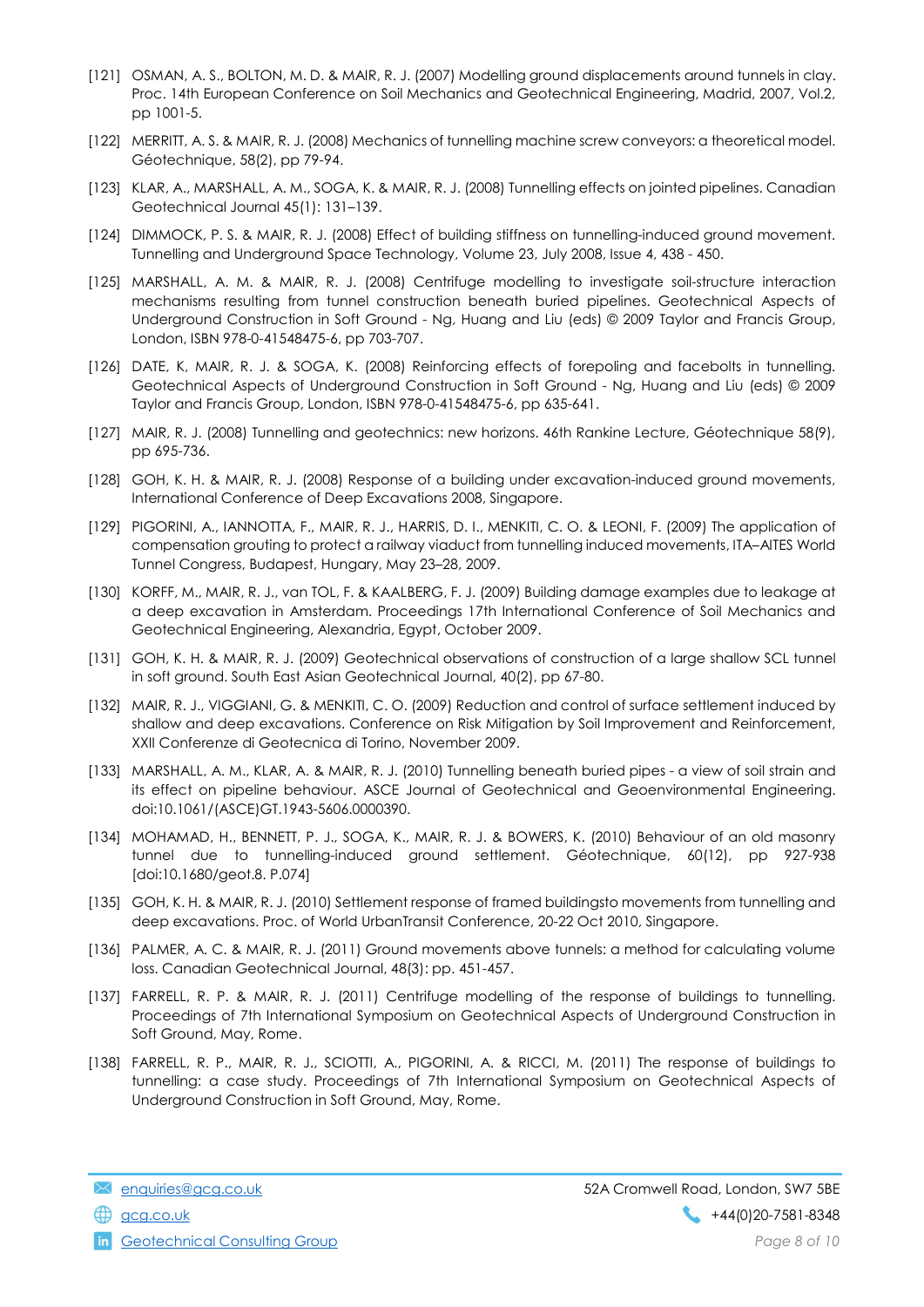- [139] GOH, K. H. & MAIR, R. J. (2011) The response of buildings to movements induced by deep excavations. Proceedings of 7th International Symposium on Geotechnical Aspects of Underground Construction in Soft Ground, May, Rome.
- [140] GOH, K. H. & MAIR, R. J. (2011) The horizontal response of framed buildings on individual footings to excavation-induced movements. Proceedings of 7th International Symposium on Geotechnical Aspects of Underground Construction in Soft Ground, May, Rome.
- [141] KORFF, M., MAIR, R. J., VAN TOL, A. F. & KAALBERG, F. J. (2011) The response of piled buildings to deep excavations. Proceedings of 7th International Symposium on Geotechnical Aspects of Underground Construction in Soft Ground, May, Rome.
- [142] MAIR, R. J. (2011) Tunnelling in urban areas and effects on infrastructure advances in research and practice. Muir Wood Lecture 2011 delivered at World Tunnelling Congress, Helsinki, May 2011, published by International Tunnelling and Underground Space Association, 33 pages, ISBN: 978-2-9700624-4-8.
- [143] GOH, K. H. & MAIR, R. J. (2011) Building damage assessment for deep excavations in Singapore and the influence of building stiffness. Geotechnical Engineering Journal of the SEAGS & AGSSEA, Vol.42(3), September 2011, pp.1-12, ISSN 0046-5828.
- [144] KORFF, M., MAIR, R. J., VAN TOL, A. F. & KAALBERG, F. (2011) Building damage and repair due to leakage in a deep excavation. Proceedings of the Institution of Civil Engineers, Forensic Engineering, Vol.164, November 2011, Issue FE4, pp165-167.
- [145] MARSHALL, A. M. & MAIR, R. J. (2011) Tunelling beneath driven or jacked end-bearing piles in sand. Canadian Geotechnical Journal, 48 (12), pp 1757-1771.
- [146] MAIR, R. J. (2011) Tunnelling and deep excavations ground movements and their effects. Keynote Lecture, Proc.15th European Conference on Soil Mechanics and Geotechnical Engineering, Athens, September 2011.
- [147] MARSHALL, A. M., FARRELL, R., KLAR, A. & MAIR, R. J. (2012) Tunnels in sands: the effect of size, depth and volume loss on greenfield displacements. Géotechnique, 62(5), pp 385-399.
- [148] MOHAMAD, H., SOGA, K., BENNETT, P. J., MAIR, R. J. & LIM, C. S. (2012) Monitoring twin tunnel interactions using distributed optical fiber strain measurements. Journal of Geotechnical and Geoenvironmental Engineering, ASCE, 138(8), pp 957-967.
- [149] ELSHAFIE, M. Z. E. B., CHOY, C. K. C. & MAIR, R. J. (2013) Centrifuge modelling of deep excavations and their interaction with adjacent buildings. ASTM Geotechnical Testing Journal, 36(5), doi:10.1520/GTJ20120209.
- [150] HARRIS, D. I., MAIR, R. J., BURLAND, J. B. & STANDING, J. R. (2013) Protective compensation grouting operations beneath the Big Ben Clock Tower. Geotechnics and Heritage – Bilotta, Flora, Lirer & Viggiani (eds), pp 137-152, Taylor and Francis Group, London, ISBN 978-1-138-00054-4.
- [151] WONGSAROJ, J., SOGA, K. & MAIR, R. J. (2013) Tunnelling-induced consolidation settlements in London Clay. Géotechnique, 63(13), October 2013, pp 1103-1115.
- [152] KORFF, M. & MAIR, R. J. (2013) Ground displacements related to deep excavation in Amsterdam. Proc. 18th International Conference on Soil Mechanics and Geotechnical Engineering, Paris, pp 2779-2782.
- [153] KORFF, M. & MAIR, R. J. (2013) Response of piled buildings to deep excavations in soft soils. Proc. 18th International Conference on Soil Mechanics and Geotechnical Engineering, Paris, pp 2035-2038.
- [154] WILLIAMSON, M., ELSHAFIE, M. & MAIR, R. J. (2013) Centrifuge modelling of bored piles in sands. Proc. 18th International Conference on Soil Mechanics and Geotechnical Engineering, Paris, pp 981- 984.
- [155] DI MARIANO, A., GENS, A. & MAIR, R. J. (2013) Soil movements associated with compensation grouting during Line 9 Excavation in Barcelona: a case study. EURO: TUN 2013, 3rd International Conference on Computational Methods in Tunneling and Subsurface Engineering, Ruhr University Bochum, April 2013
- [156] SCHWAMB, T., SOGA, K., MAIR, R. J., ELSHAFIE, M. Z. E. B., SUTHERDEN, R., BOQUET, C. & GREENWOOD, J. R. (2014) Fibre optic monitoring of a deep circular excavation. Proceedings of the Institution of Civil Engineers, Geotechnical Engineering, 167(2), January 2014, pp 144-154, doi: 10.1680/geng.13.00036.